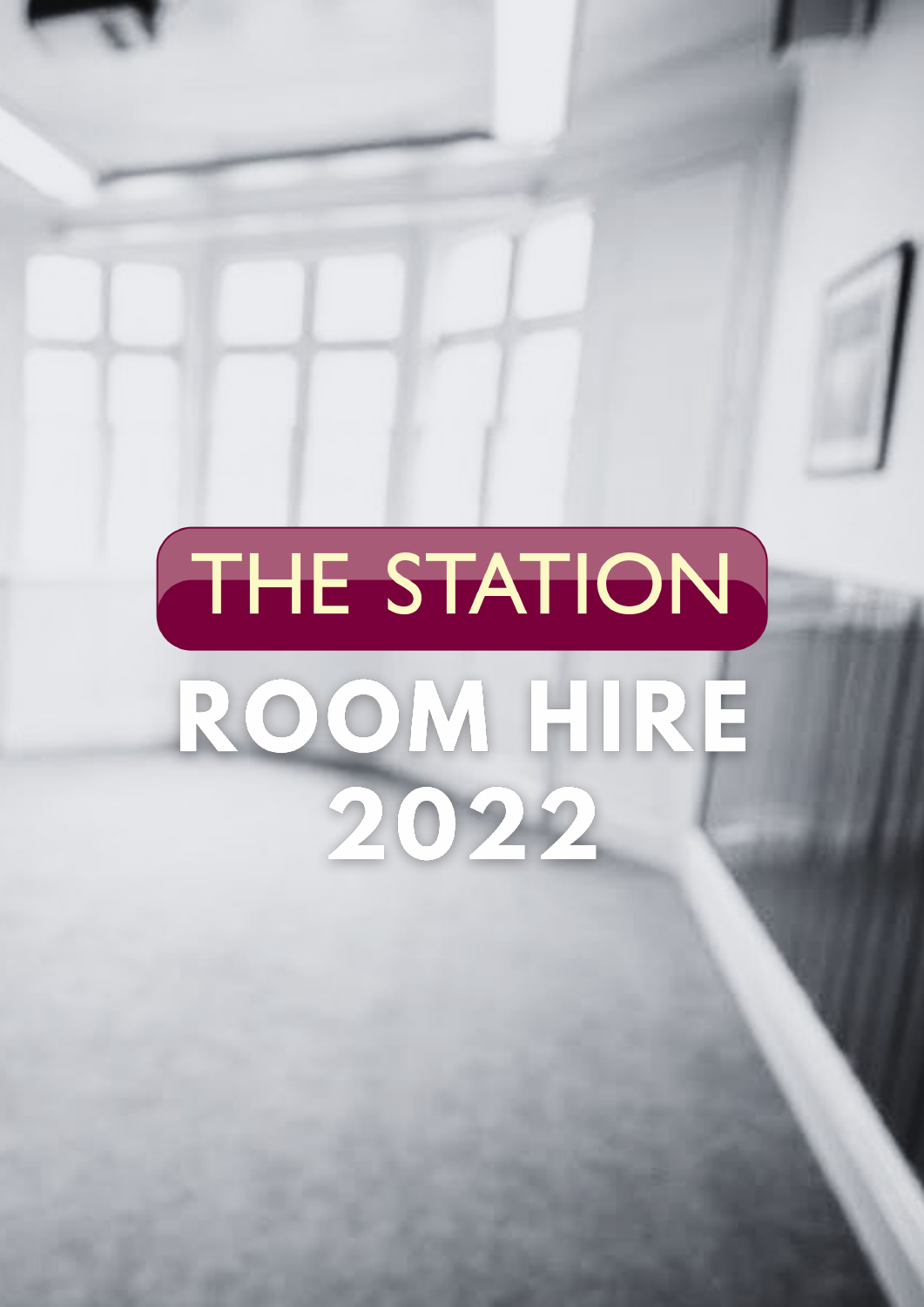## **OUR SPACES**

The Station is the perfect place for anyone looking to host an event in a unique and stylish setting, with a range of flexible spaces available to hire.

#### The Boardroom

In the former Station Master's Office, the Boardroom is an accessible ground floor room with natural light. With space for up to 12 people boardroom layout, or 20 people theatre layout, the Boardroom is an ideal space for a workshop, meeting or presentation.



#### The Townsend Suite

The Townsend Suite is a bright, modern space on the first floor of the building with plenty of natural light, and separate toilet facilities. The Townsend Suite is suitable for physical activities and classes as well as for meetings and workshops, seating 16 in boardroom layout, and up to 35 people in theatre layout.



#### The Richmond Room

The Richmond Room is an impressive ground floor venue for larger gatherings, with fixed raked seating for up to 90 people. The Richmond Room is the perfect space for conferences, presentations and talks.

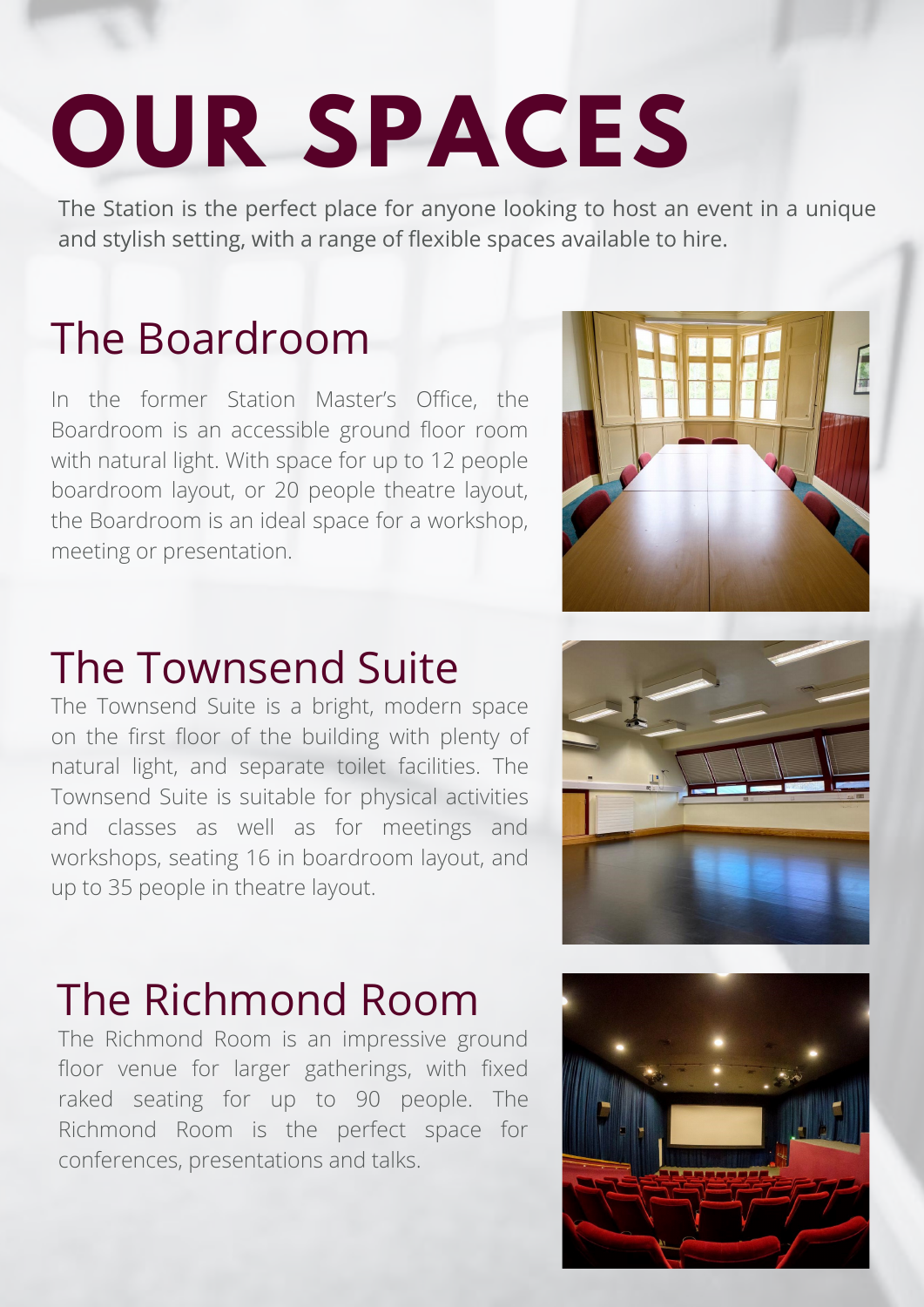# **ROOM HIRE**

#### Room Capacities

|                           | <b>Boardroom style</b> | <b>Theatre style</b> |
|---------------------------|------------------------|----------------------|
| <b>The Boardroom</b>      | 12                     | 20                   |
| <b>The Townsend Suite</b> | 16                     | 35                   |
| <b>The Richmond Room</b>  | n/a                    | 90                   |

Alternative room set ups are available upon request.

### Facilities

All room hire spaces benefit from complimentary: Projector & screen (HDMI/VGA connection), speakers (AUX connection), WiFi, flipcharts and hearing loops.

Please note: hearing loop not available in The Richmond Room.

### Refreshments and Catering

Refreshments and catering packages are available from the award-winning Station Café | Bar.

For more information and to discuss options please contact The Station Cafe | Bar:

**[restaurant@thestation.co.uk](mailto:restaurant@thestation.co.uk) 01748 825 967**